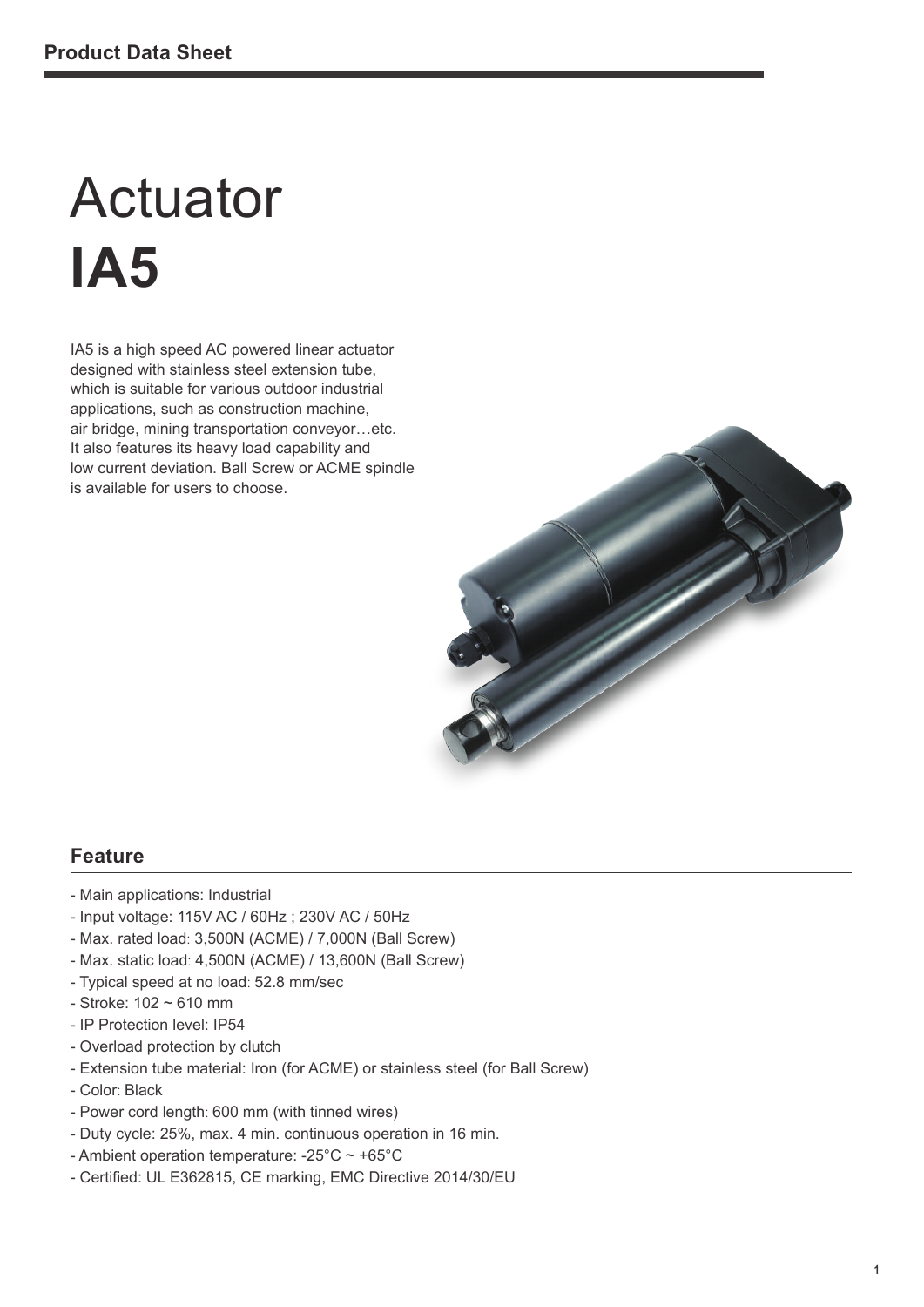# **Option**

- Analog and absolute positioning feedback with Potentiometer (POT)
- Preset limit switches (LT), to stop motor automatically at both stroke ends by cutting power.
- IP Protection level: IP65
- Mounting bracket (MB30) *(Fig.1)*



## **Performance Data**

#### **ACME type**

#### Ɣ **115V AC**

| Model No.          | <b>Push / Pull</b><br><b>Gear ratio</b> |          |         | <i>*</i> Typical Speed (mm/s) | <b>*Typical Current (A)</b>  |                  |  |
|--------------------|-----------------------------------------|----------|---------|-------------------------------|------------------------------|------------------|--|
|                    |                                         | Max. (N) | No load | <b>Full load</b>              | No load<br>2.8<br>2.7<br>2.7 | <b>Full load</b> |  |
| $IA5-115-10-A-XXX$ | 10:1                                    | 1500     | 26.5    | 22.9                          |                              | 3.1              |  |
| $IA5-115-20-A-XXX$ | 20:1                                    | 2500     | 13.1    | 11.8                          |                              | 2.7              |  |
| $IA5-115-40-A-XXX$ | 40:1                                    | 3500     | 6.6     | 6.0                           |                              | 2.7              |  |





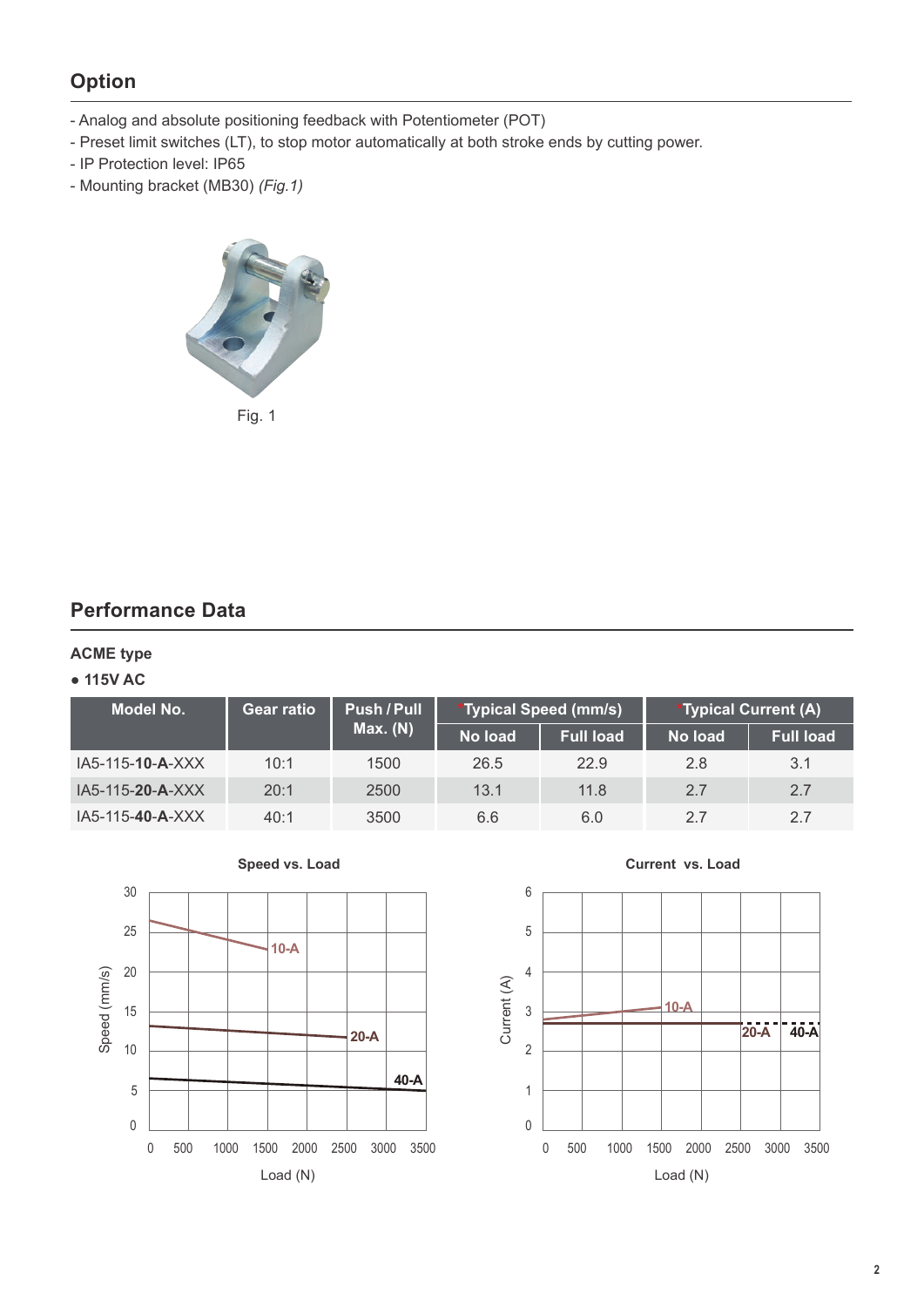#### Ɣ **230V AC**

| Model No.        | <b>Gear ratio</b> | Push / Pull |         | <i>*</i> Typical Speed (mm/s) |                                                             |                  |
|------------------|-------------------|-------------|---------|-------------------------------|-------------------------------------------------------------|------------------|
|                  |                   | Max. (N)    | No load | <b>Full load</b>              | <b>*Typical Current (A)</b><br>No load<br>1.8<br>1.9<br>1.9 | <b>Full load</b> |
| IA5-230-10-A-XXX | 10:1              | 1500        | 21.8    | 17.5                          |                                                             | 1.8              |
| IA5-230-20-A-XXX | 20:1              | 2500        | 10.8    | 9.3                           |                                                             | 1.9              |
| IA5-230-40-A-XXX | 40:1              | 3500        | 5.4     | 4.9                           |                                                             | 1.9              |





### **Ball Screw type**

#### Ɣ **115V AC**

| <b>Model No.</b> | <b>Gear ratio</b> | Push / Pull |         | 'Typical Speed (mm/s) |         | *Typical Current (A) |
|------------------|-------------------|-------------|---------|-----------------------|---------|----------------------|
|                  |                   | Max. (N)    | No load | <b>Full load</b>      | No load | <b>Full load</b>     |
| IA5-115-05-B-XXX | 5:1               | 2500        | 52.8    | 40.8                  | 2.8     | 3.5                  |
| IA5-115-10-B-XXX | 10:1              | 3500        | 26.5    | 22.9                  | 2.8     | 3.1                  |
| IA5-115-20-B-XXX | 20:1              | 4500        | 13.1    | 11.8                  | 2.7     | 2.7                  |
| IA5-115-30-B-XXX | 30:1              | 6000        | 8.7     | 7.9                   | 2.7     | 2.7                  |
| IA5-115-40-B-XXX | 40:1              | 7000        | 6.6     | 6.0                   | 2.7     | 2.7                  |



**Current vs. Load**

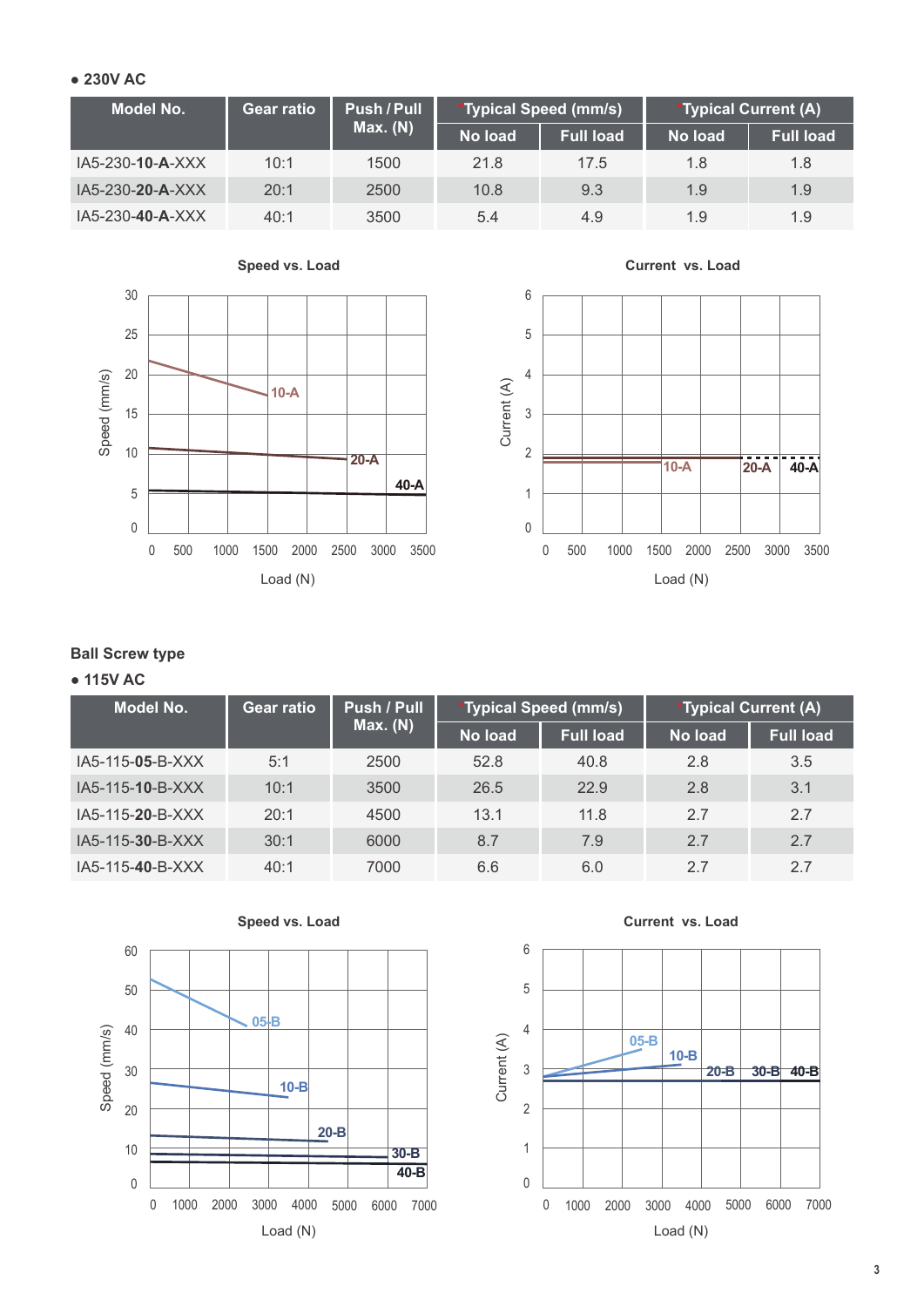#### Ɣ **230V AC**

| <b>Model No.</b>   | <b>Gear ratio</b> | Push / Pull |                | *Typical Speed (mm/s) | *Typical Current (A) |                  |
|--------------------|-------------------|-------------|----------------|-----------------------|----------------------|------------------|
|                    |                   | Max. (N)    | <b>No load</b> | <b>Full load</b>      | No load              | <b>Full load</b> |
| $IA5-230-05-B-XXX$ | 5:1               | 2500        | 43.5           | 29.0                  | 1.8                  | 1.8              |
| IA5-230-10-B-XXX   | 10:1              | 3500        | 21.8           | 17.5                  | 1.8                  | 1.8              |
| IA5-230-20-B-XXX   | 20:1              | 4500        | 10.8           | 9.3                   | 1.9                  | 1.9              |
| $IA5-230-30-B-XXX$ | 30:1              | 6000        | 7.2            | 6.3                   | 1.9                  | 1.9              |
| IA5-230-40-B-XXX   | 40:1              | 7000        | 5.4            | 4.9                   | 1.9                  | 1.9              |



#### **Remarks:**

\* The typical speed or typical current means the average value neither upper limit nor lower limit. The performance curves are made with typical values.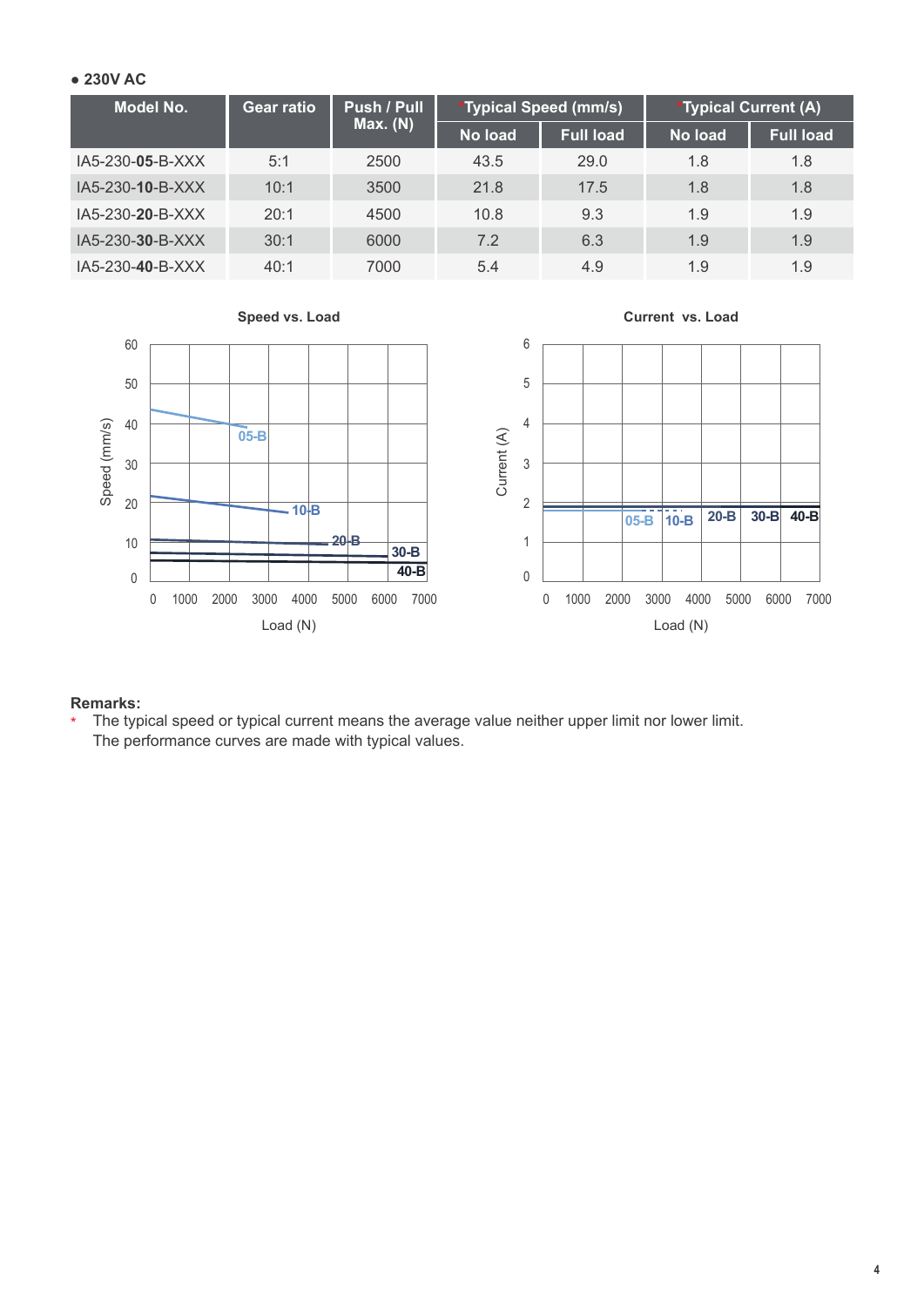# **Dimensions**

#### **ACME type**

• Standard (without Limit switch nor Potentiometer)





#### • With Potentiometer (POT)



. With Limit switches (LT) or with both limit switches and Potentiometer (POT)



• Installation Dimension

#### **Retracted length (A)**

| <b>Option</b>   |         |         |         | Stroke (S) |          |           |           |
|-----------------|---------|---------|---------|------------|----------|-----------|-----------|
|                 | 102(4") | 153(6") | 203(8") | 254 (10")  | 305(12") | 457 (18") | 610 (24") |
| <b>Standard</b> | 262     | 313     | 364     | 414        | 465      | 668       | 821       |
| <b>POT</b>      | 302     | 353     | 404     | 454        | 505      | 708       | 861       |
| LT or LT+POT    | 359     | 410     | 460     | 511        | 613      | 765       | 918       |

(tolerance: ±5mm)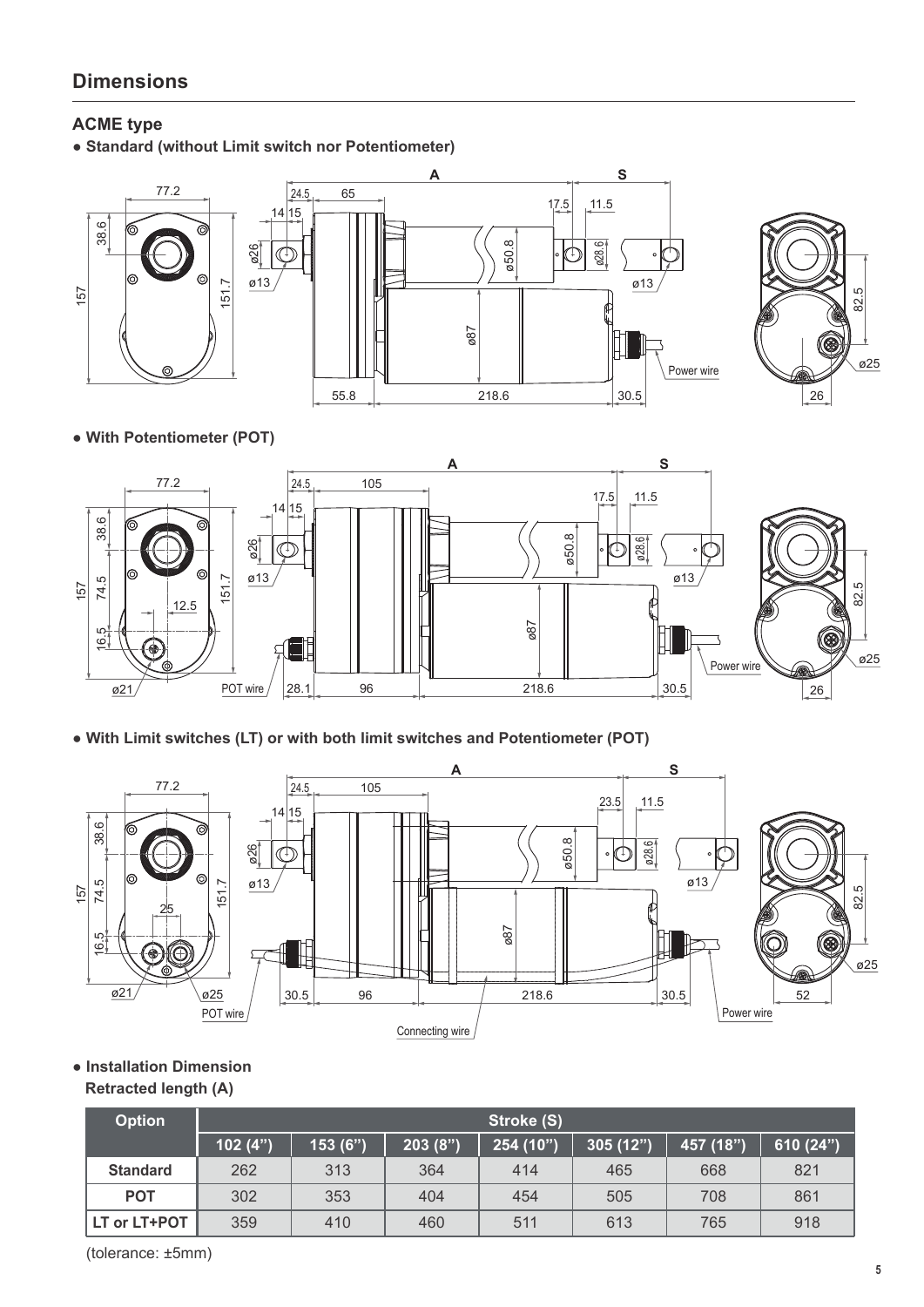#### **Ball Screw type**

• Standard (without Limit switch nor Potentiometer)



• With Potentiometer (POT)



• With Limit switches (LT) or with both limit switches and Potentiometer (POT)



• Installation Dimension

#### **Retracted length (A)**

| <b>Option</b>   |            |         |         | Stroke (S) |          |           |          |
|-----------------|------------|---------|---------|------------|----------|-----------|----------|
|                 | 102 $(4")$ | 153(6") | 203(8") | 254(10")   | 305(12") | 457 (18") | 610(24") |
| <b>Standard</b> | 302        | 353     | 404     | 455        | 506      | 735       | 888      |
| <b>POT</b>      | 342        | 393     | 444     | 495        | 546      | 775       | 928      |
| LT or LT+POT    | 399        | 450     | 501     | 552        | 680      | 832       | 985      |

(tolerance: ±5mm)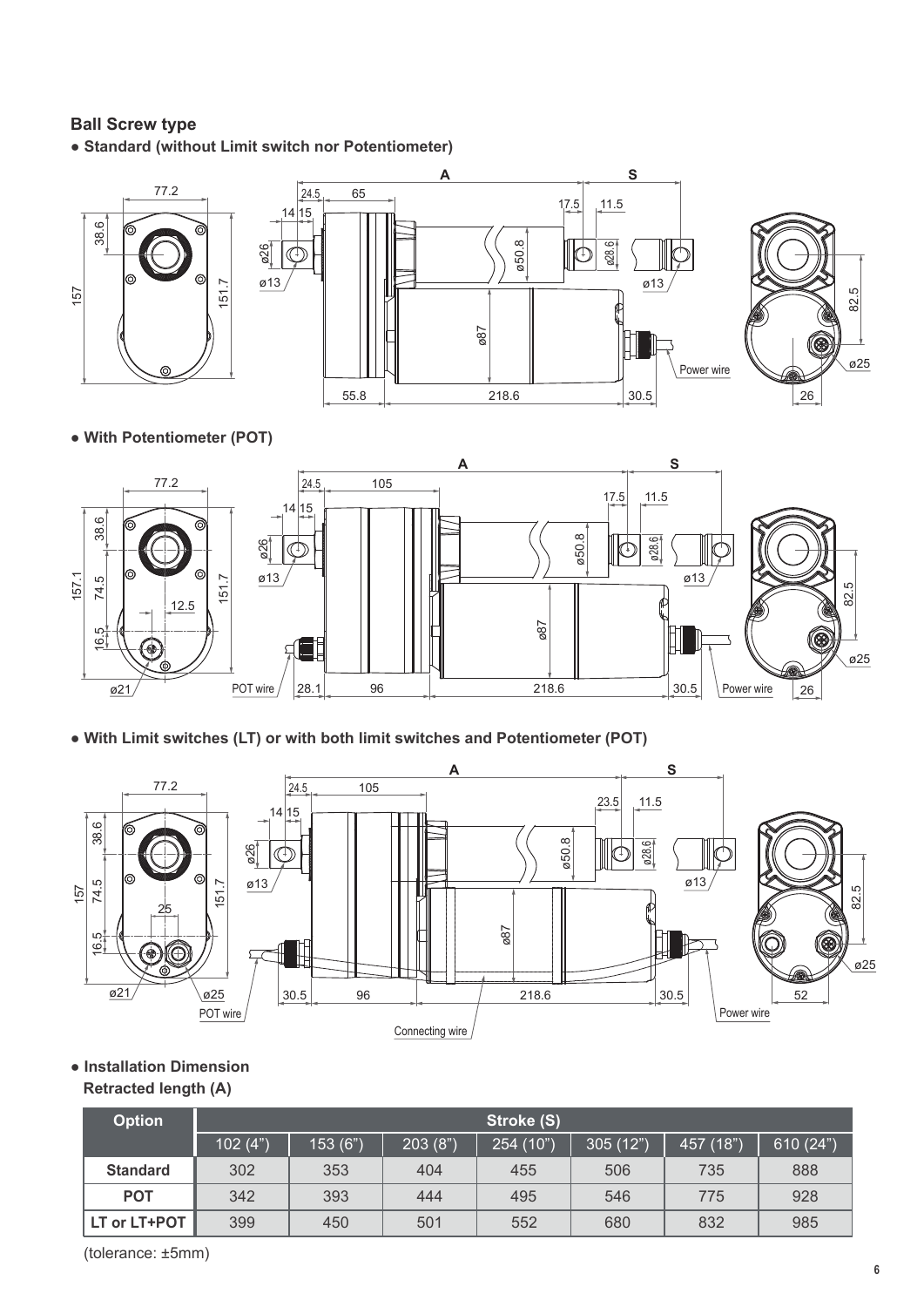#### • Front connector

#### **ACME type**

- Standard (without Limit switch nor Potentiometer) - With Limit switches (LT) or Potentiometer (POT)



#### **Ball Screw type**





- Standard (without Limit switch nor Potentiometer) - With Limit switches (LT) or Potentiometer (POT)



#### • Rear connector



#### • Pivot orientation of rear connector





**Note:** As an example in 0° orientation.

• Mounting bracket (MB30)



51.5



56

13

42.5



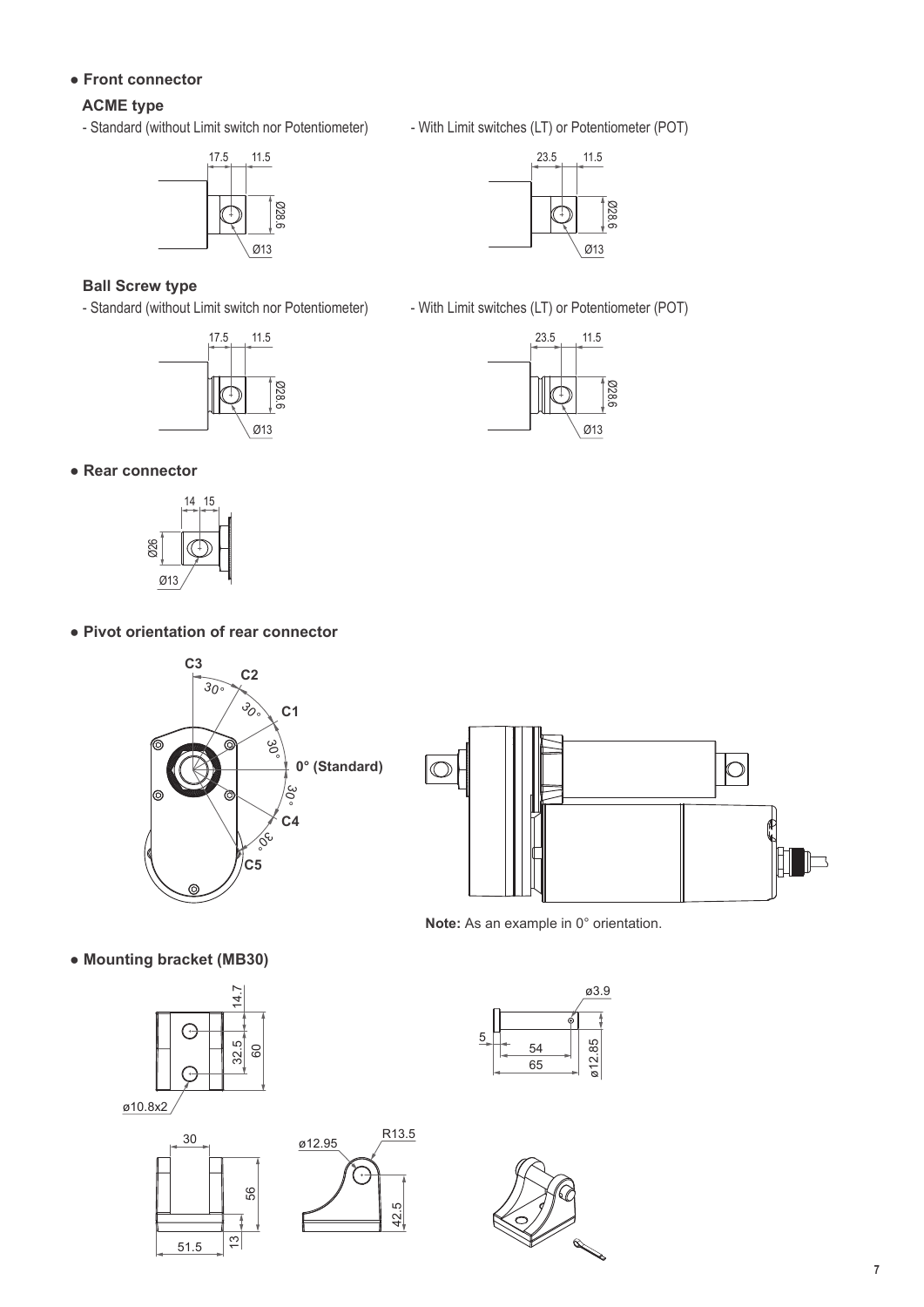# Wiring

**Power wire**

Ɣ**Standard or with Potentiometer (POT) type**

Gear ratio: 5:1 / 10:1 / 20:1



Gear ratio: 30:1 / 40:1



• With Limit switches (LT) or with both limit switches (LT) and Potentiometer (POT) type Gear ratio: 5:1 / 10:1 / 20:1 / 30:1 / 40:1



#### **POT wire**

The resistance between blue and white wires increased when the actuator extends, and decreased when it retracts.



The POT value vs. stroke as shown in the table:

| Stroke (mm) | Resistance $(\pm 0.3 K\Omega)$ |
|-------------|--------------------------------|
| 102         | $0.3 - 8.1K$                   |
| 153         | $0.3 - 8.7K$                   |
| 203         | $0.3 - 9.2K$                   |
| 254         | $0.3 - 7.4K$                   |
| 305         | $0.3 - 8.8K$                   |
| 457         | $0.3 - 9.4K$                   |
| 610         | $0.3 - 9.9K$                   |